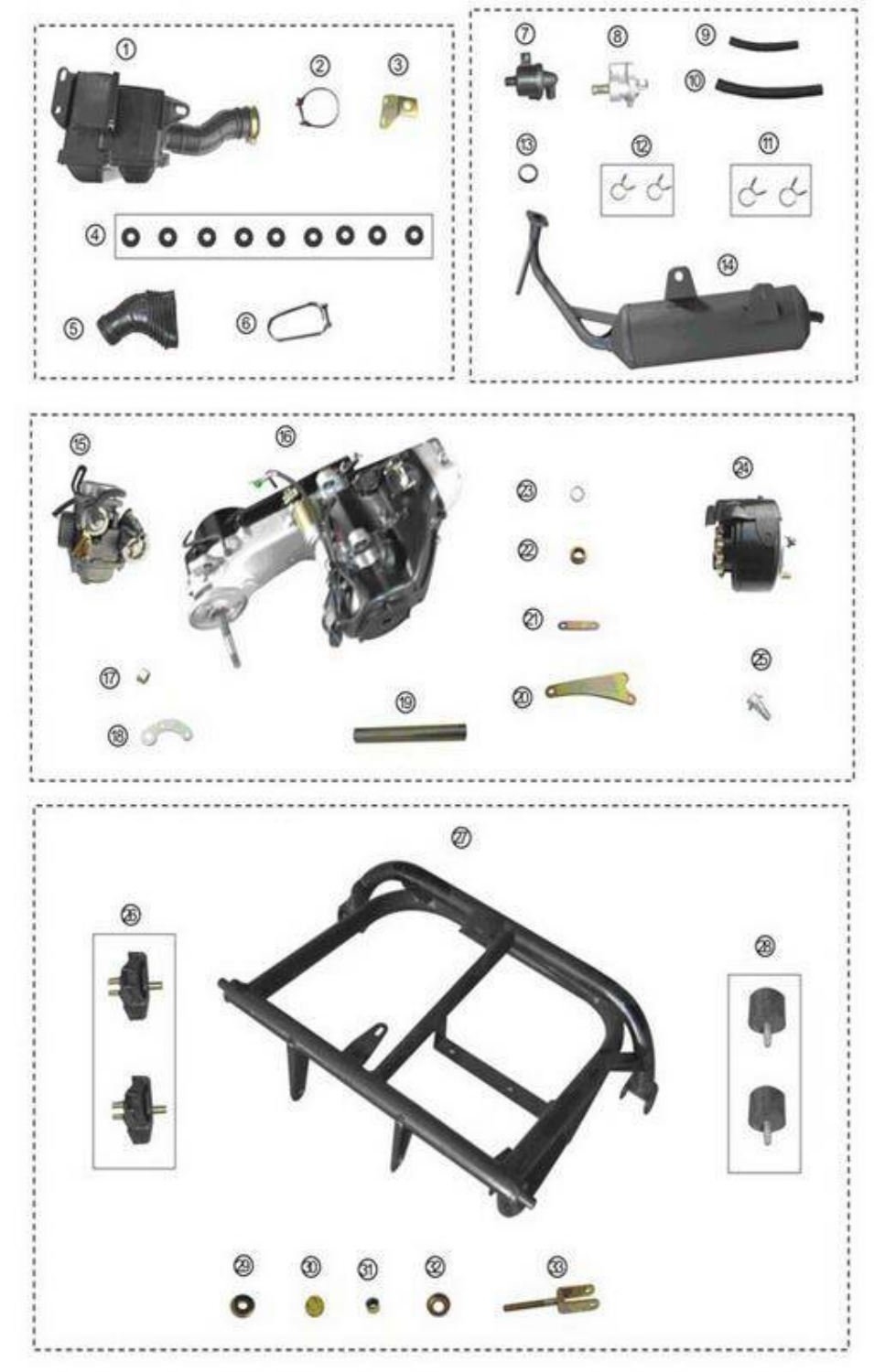## **Product - SKU**  KD-150GKA-2 **Group**  Engine **Exploded View**  EngineParts.jpg

#### **Parts in Vehicle**

| <b>Ref</b><br>No. | Part No.          | <b>Description</b>                     | <b>Related Part</b> | Part -<br>Retail<br><b>Price</b> |  |
|-------------------|-------------------|----------------------------------------|---------------------|----------------------------------|--|
|                   | 150GKA2-001       | CVT clutch assembly                    | 150GKA2-001         | \$100.00                         |  |
|                   | 150GKA2-<br>22002 | carburetor intake<br>manifold          | 150GKH2-008         | \$20.00                          |  |
|                   | 150GKA-2          | Cylinder head                          |                     |                                  |  |
|                   | 150GKA2           | Cylinder block                         |                     |                                  |  |
|                   | 150GKA-2          | Piston w/ ring                         |                     |                                  |  |
|                   | 150GKA-2          | <b>EXHAUST PIPE GASKET</b>             |                     |                                  |  |
|                   | 150GKA2-<br>20002 | gear sensor                            | 150GKA2-<br>20002   | \$6.00                           |  |
|                   | 150GKA22201a      | muffler assembly - Old<br>style        | 150GKA22201a        |                                  |  |
| 1                 | 150GKA21003       | air filter                             | 150GKA21003         | \$45.00                          |  |
| 2                 | 150GKA21004       | air filter thimble                     | 150GKA21004         | \$1.50                           |  |
| 3                 | 150GKA21005       | air filter rear panel                  | 150GKA21005         | \$3.00                           |  |
| 4                 | 150GKA21006       | air filter rubber block                | 150GKA21006         | \$1.50                           |  |
| 5                 | 150GKA21007       | crankcase blead pipe joint             | 150GKA21007         | \$7.00                           |  |
| 6                 | 150GKA21008       | crankcase blead pipe joint<br>thimble  | 150GKA21008         | \$1.50                           |  |
| 7                 | 150GKA22203       | auxiliary air filter                   | 150GKA22203         | \$5.00                           |  |
| 8                 | 150GKA22204       | auxiliary air filter one-<br>way valve | 150GKA22204         | \$15.00                          |  |
| 9                 | 150GKA22205       | auxiliary air filter rubber<br>hose    | 150GKA22205         | \$1.50                           |  |
| 10                | 150GKA22206       | auxiliary air filter rubber<br>hose    | 150GKA22206         | \$1.50                           |  |
| 11                | 150GKA22208       | thimble $\Phi$ 17                      | 150GKA22208         | \$1.00                           |  |
|                   | 12 150GKA22207    | thimble $@15$                          | 150GKA22207         | \$1.00                           |  |
|                   | 13 150GKA22202    | exhaust pipe gasket                    | 150GKA22202         | \$1.50                           |  |
|                   | 14 150GKA22201    | muffler assembly                       | 150GKA22201         | \$80.00                          |  |
| 15                | 150GKA21002       | carburetor                             | 150GKA21002         | \$70.00                          |  |
| 16 <sup>1</sup>   | 150GKA21001       | engine assembly                        | 150GKA21001         | \$500.00                         |  |
| 17                | 150GKA21017       | engine strengthen board<br>sheath      | 150GKA21017         | \$1.50                           |  |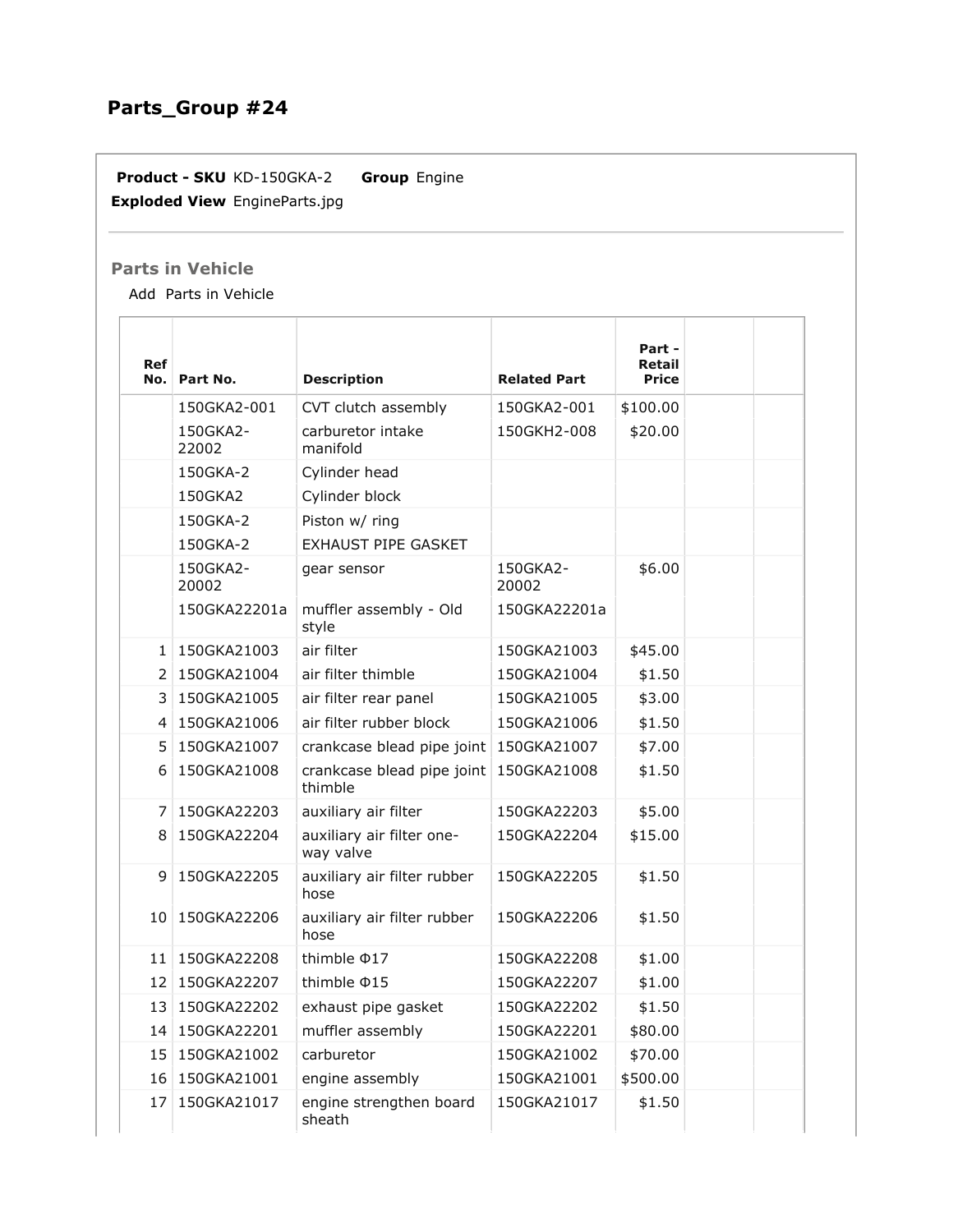| Ref<br>No.      | Part No.       | <b>Description</b>                      | <b>Related Part</b> | Part -<br>Retail<br><b>Price</b> |  |
|-----------------|----------------|-----------------------------------------|---------------------|----------------------------------|--|
|                 | 18 150GKA21016 | engine strengthen board                 | 150GKA21016         | \$3.00                           |  |
| 19 <sup>1</sup> | 150GKA21010    | engine front bracket<br>sheath          | 150GKA21010         | \$4.00                           |  |
|                 | 20 150GKA23905 | reverse gear box support<br>board 1     | 150GKA23905         | \$7.00                           |  |
|                 | 21 150GKA23906 | reverse gear box support<br>board 2     | 150GKA23906         | \$3.00                           |  |
|                 | 22 150GKA23702 | reverse gear box sheath<br>1.           | 150GKA23702         | \$1.50                           |  |
|                 | 23 150GKA23703 | reverse gear box sheath<br>2            | 150GKA23703         | \$1.50                           |  |
|                 | 24 150GKA23701 | reverse gear box<br>assembly            | 150GKA23701         | \$120.00                         |  |
| 25              | 150GKA23907    | reverse gear box support<br>board bolt  | 150GKA23907         | \$1.50                           |  |
|                 | 26 150GKA21018 | engine rubber shock<br>absorber         | 150GKA21018         | \$5.00                           |  |
|                 | 28 150GKA21019 | rubber buffer block                     | 150GKA21019         | \$2.00                           |  |
|                 | 29 150GKA21011 | engine cushion block                    | 150GKA21011         | \$1.50                           |  |
|                 | 30 150GKA21012 | engine shock attenuation                | 150GKA21012         | \$1.50                           |  |
|                 | 31 150GKA21013 | engine shock attenuation<br>spacer ring | 150GKA21013         | \$1.50                           |  |
|                 | 32 150GKA21014 | engine fixing tile                      | 150GKA21014         | \$1.50                           |  |
| 33 <sup>1</sup> | 150GKA21015    | engine hang U-piece                     | 150GKA21015         | \$5.00                           |  |

## **# of Parts in Vehicle**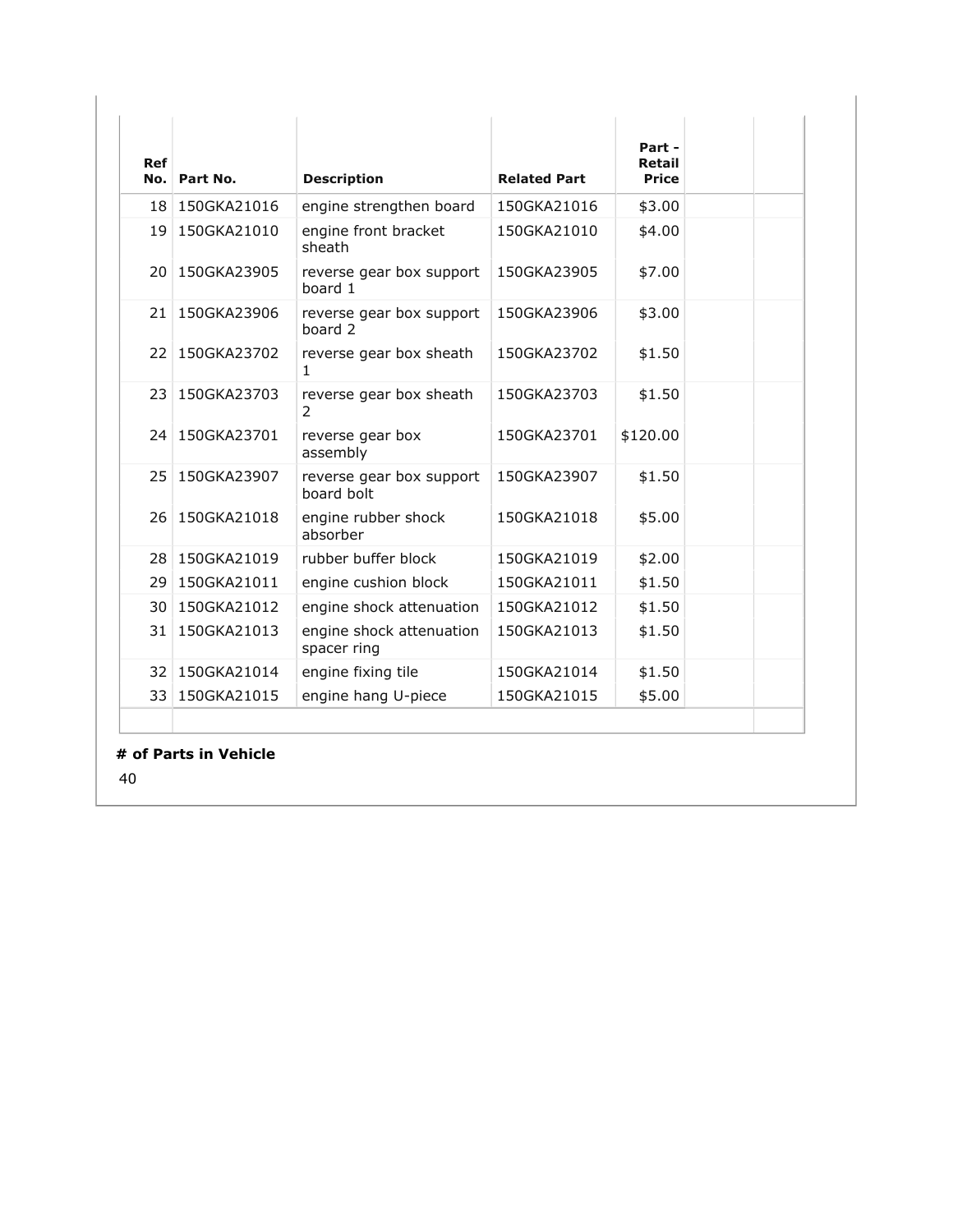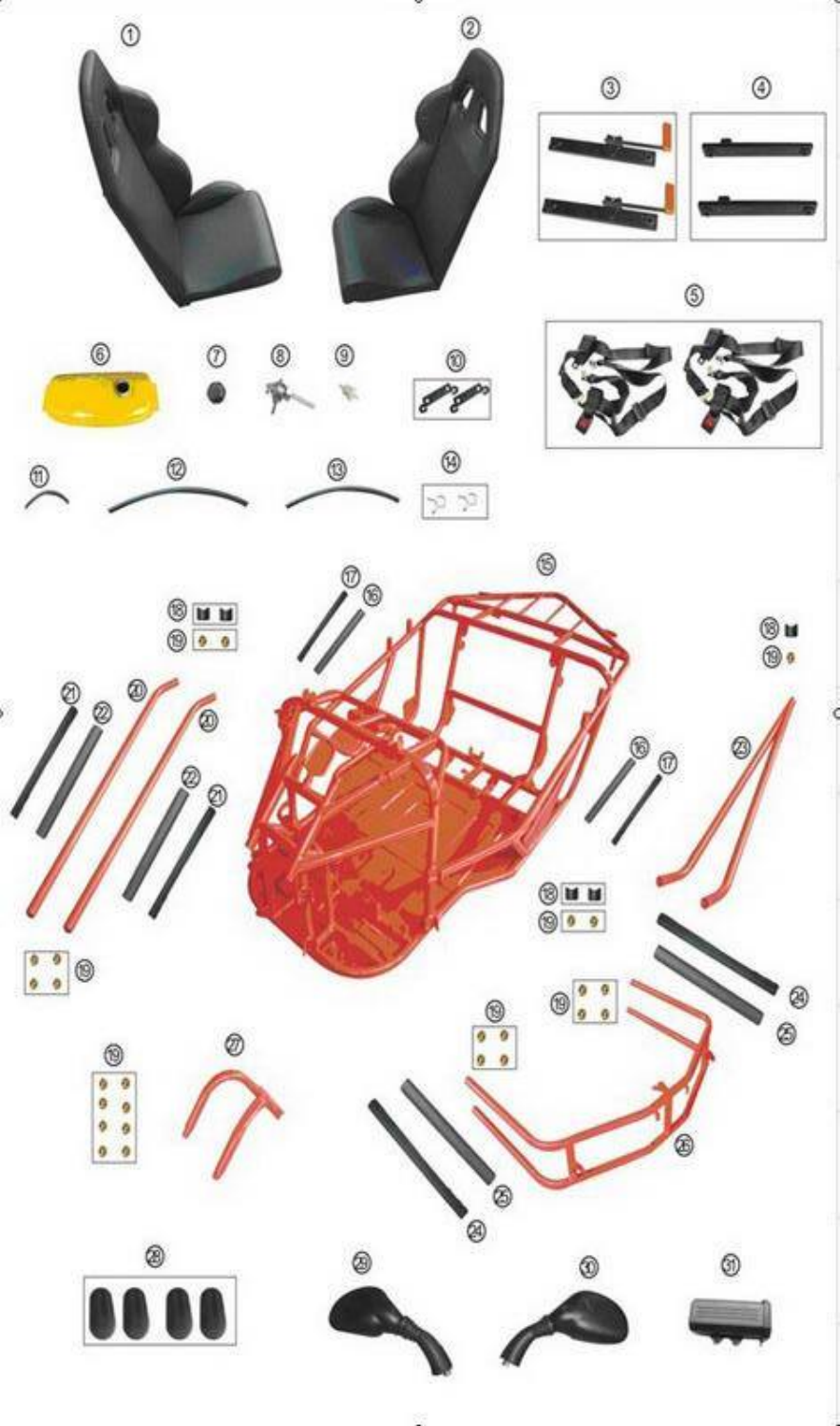# **Product - SKU**  KD-150GKA-2 **Group**  Chassis

**Exploded View**  FrameAndEquipmentParts.jpg

### **Parts in Vehicle**

| Ref<br>No.      | Part No.         | <b>Description</b>                      | <b>Related Part</b> | Part -<br>Retail<br><b>Price</b> |  |
|-----------------|------------------|-----------------------------------------|---------------------|----------------------------------|--|
|                 | 150GKA-2         | ROLLBAR WASHER                          |                     |                                  |  |
|                 | 150GKA-2         | ROLLBAR BLACK PLASTIC<br><b>WASHER</b>  |                     |                                  |  |
|                 | 150GKA-2         | TOP RUBBER MOTOR<br><b>MOUNT</b>        |                     |                                  |  |
|                 | 150GKA-<br>00016 | Old engine                              | 150GKA-<br>00016    |                                  |  |
| $\mathbf{1}$    | 150GKA24401      | driver seat                             | 150GKA24401         | \$120.00                         |  |
|                 | 2 150GKA24402    | passenger seat                          | 150GKA24402         | \$120.00                         |  |
| 3               | 150GKA24403      | seat rail 1                             | 150GKA24403         | \$20.00                          |  |
| $\overline{4}$  | 150GKA24404      | seat rail 2                             | 150GKA24404         | \$20.00                          |  |
| 5               | 150GKA27601      | seat belt assembly                      | 150GKA27601         | \$30.00                          |  |
| 6               | 150GKA25001      | gas tank (fuel tank)                    | 150GKA25001         | \$40.00                          |  |
| 7               | 150GKA25002      | gas tank (fuel tank) cap                | 49FM55002           | \$7.00                           |  |
| 8               | 150GKA25003      | fuel (gas) petcock valve                | 150GKA25003         | \$9.00                           |  |
| 9               | 150GKA25004      | fuel filter                             | 150GKA25004         | \$5.00                           |  |
|                 | 10 150GKA25009   | fuel tank bracket                       | 150GKA25009         | \$2.00                           |  |
| 11              | 150GKA25006      | gas (fuel) intake tube<br>(short)       | 150GKA25006         | \$3.00                           |  |
| 12              | 150GKA25005      | gas (fuel) intake tube<br>(long)        | 150GKA25005         | \$7.00                           |  |
|                 | 13 150GKA25007   | vacuum pipe                             | 150GKA25007         | \$1.50                           |  |
|                 | 14 150GKA25008   | thimble $\Phi$ 7                        | 150GKA25008         | \$1.00                           |  |
| 15 <sup>1</sup> | 150GKA23001      | frame                                   | 150GKA23001         | \$200.00                         |  |
| 16              | 150GKA27608      | foam pipe 1                             | 150GKA27608         | \$3.00                           |  |
| 17              | 150GKA27611      | protecting pole cloth 1                 | 150GKA27611         | \$2.00                           |  |
|                 | 18 150GKA27605   | big plastic cover of<br>protecting pole | 150GKA27605         | \$1.00                           |  |
| 19              | 150GKA27606      | bolt block                              | 150GKA27606         | \$1.00                           |  |
| 20              | 150GKA23002      | front bumper                            | 150GKA23002         | \$20.00                          |  |
| 21              | 150GKA27612      | protecting pole cloth 2                 | 150GKA27612         | \$3.00                           |  |
| 22              | 150GKA27609      | foam pipe 2                             | 150GKA27609         | \$3.00                           |  |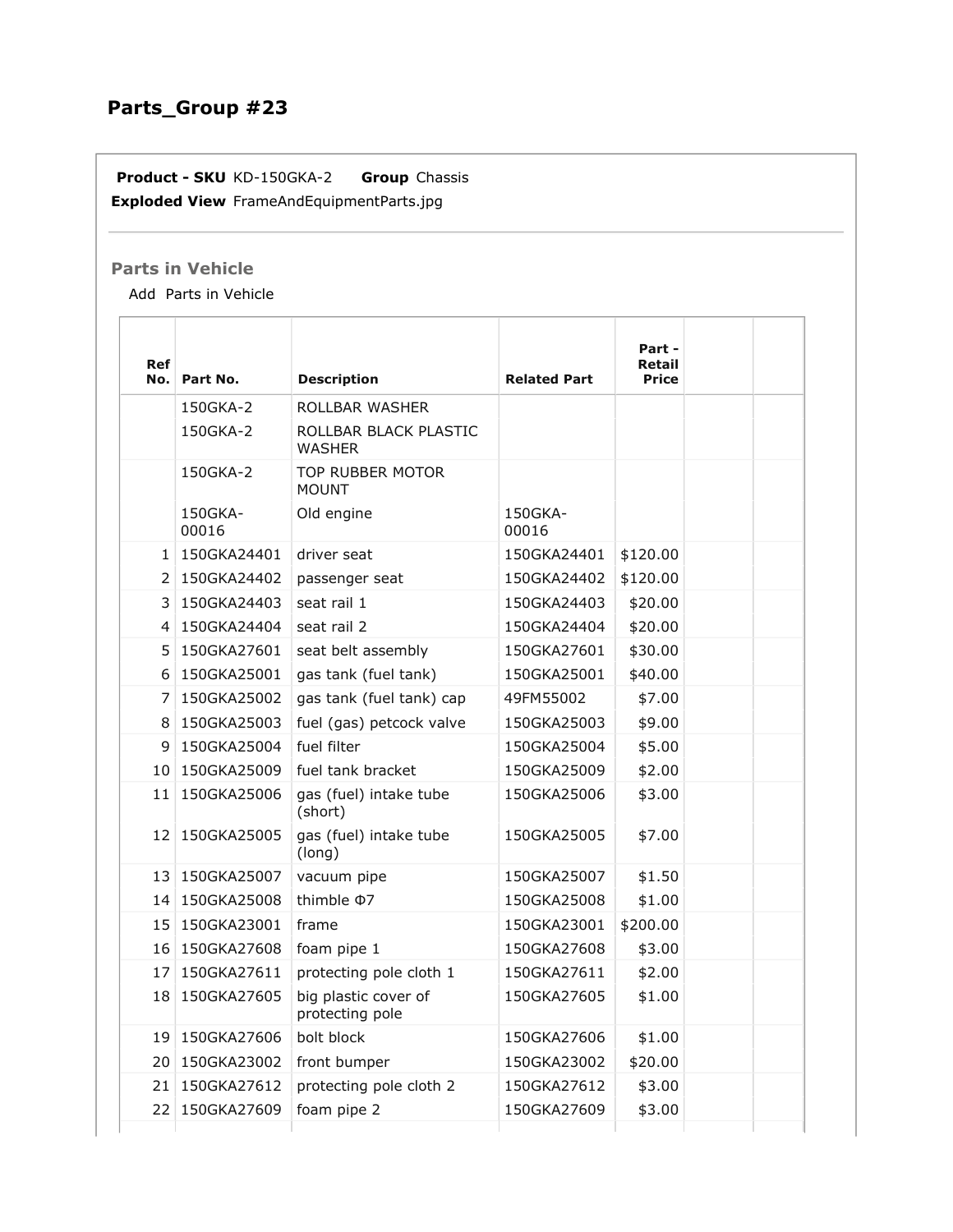| <b>Ref</b><br>No. | Part No.    | <b>Description</b>       | <b>Related Part</b> | Part -<br>Retail<br><b>Price</b> |  |
|-------------------|-------------|--------------------------|---------------------|----------------------------------|--|
| 23                | 150GKA23004 | rear protection pole     | 150GKA23004         | \$30.00                          |  |
| 24                | 150GKA27613 | protecting pole cloth 3  | 150GKA27613         | \$5.00                           |  |
| 25 <sup>1</sup>   | 150GKA27610 | foam pipe 3              | 150GKA27610         | \$5.00                           |  |
| 26                | 150GKA23003 | middle protection pole   | 150GKA23003         | \$40.00                          |  |
| 27                | 150GKA27401 | front bumper             | 150GKA27401         | \$20.00                          |  |
| 28                | 150GKA27607 | foot pedal cushion       | 150GKA27607         | \$3.00                           |  |
| 29                | 150GKA27602 | rear-view mirror (left)  | 150GKA27602         | \$10.00                          |  |
| 30                | 150GKA27603 | rear-view mirror (right) | 150GKA27603         | \$10.00                          |  |
| 31                | 150GKA27604 | tool box                 | 150GKA27604         | \$7.00                           |  |
|                   |             |                          |                     |                                  |  |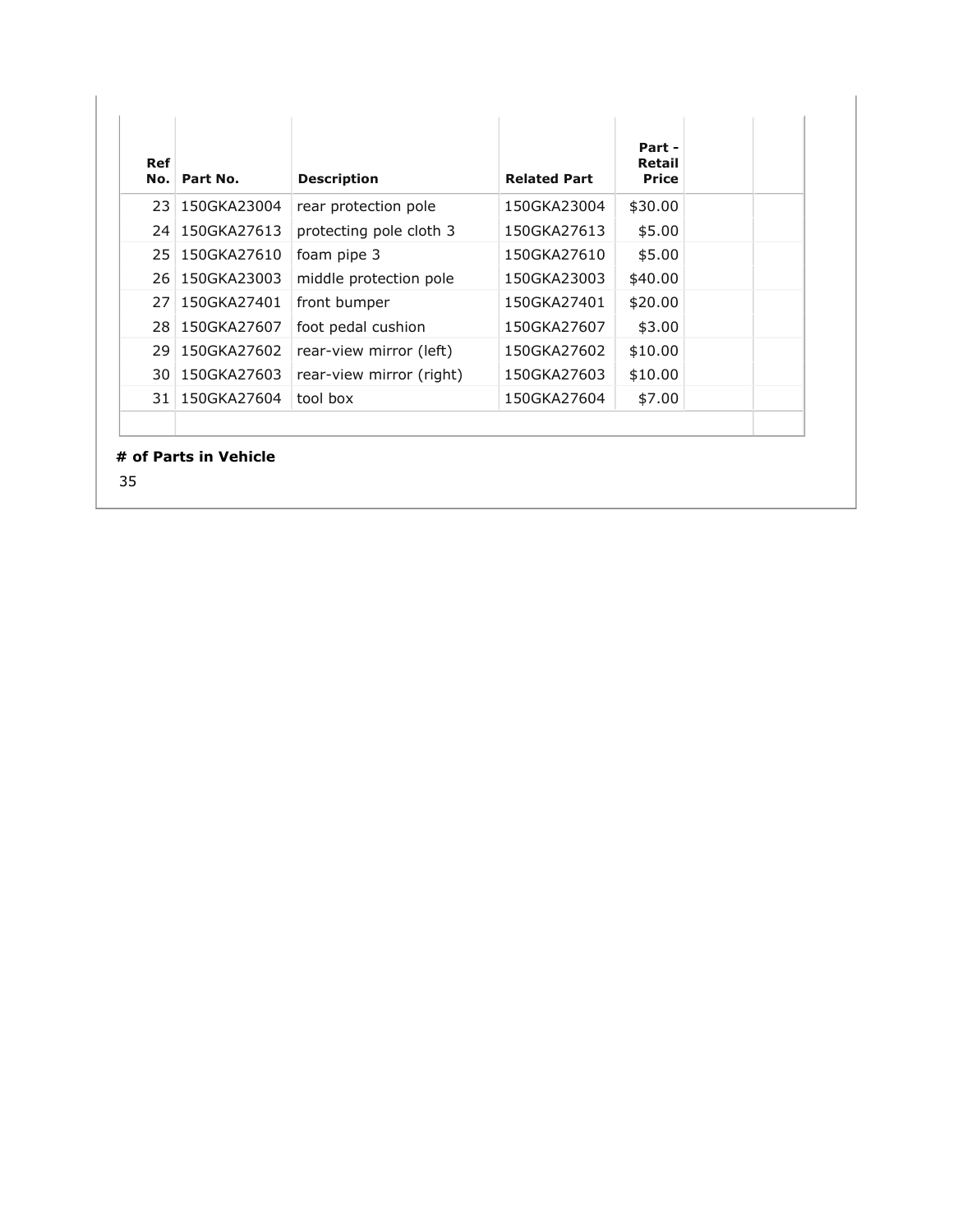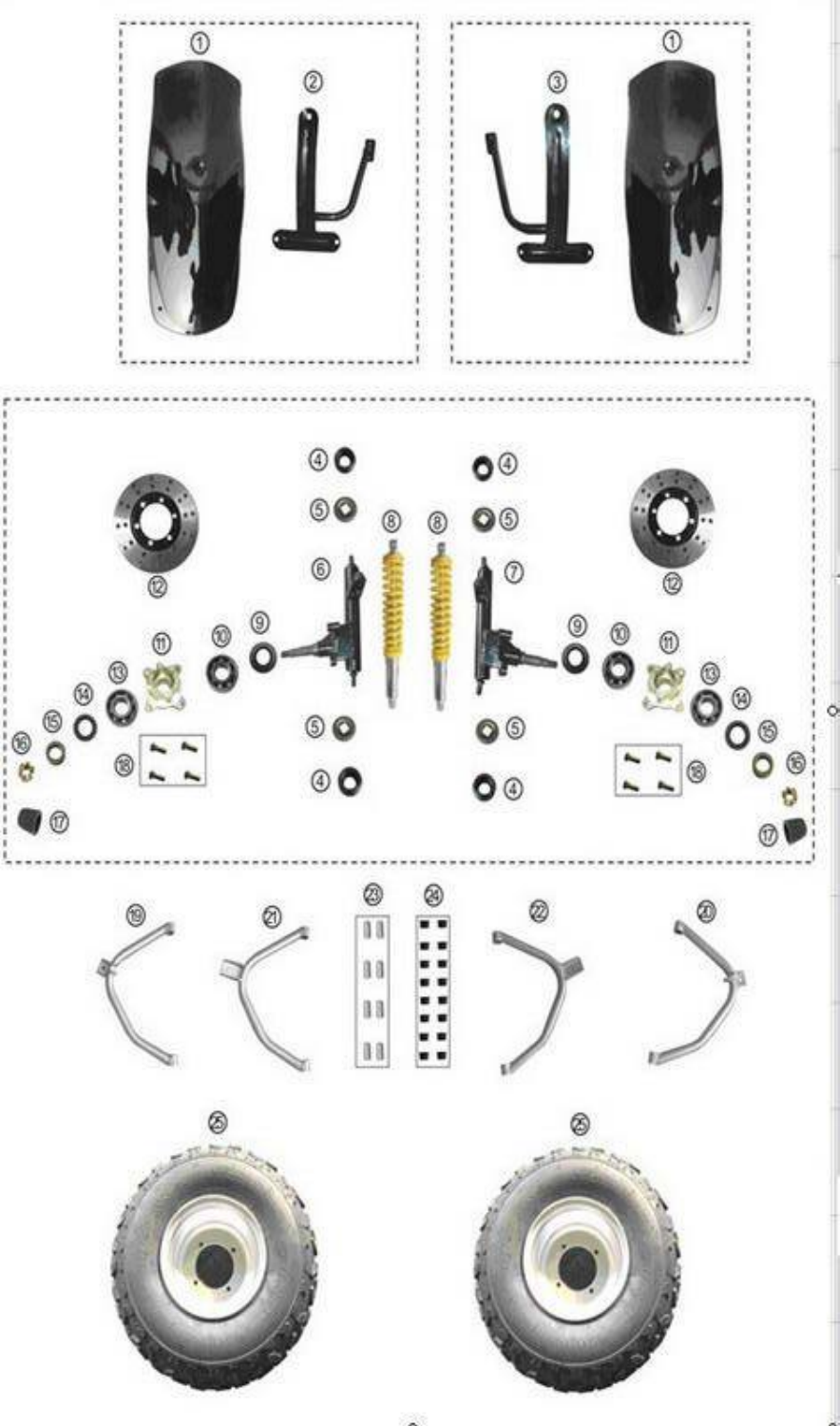## **Product - SKU**  KD-150GKA-2 **Group**  Front Suspension

**Exploded View**  FrontSuspensionParts.jpg

#### **Parts in Vehicle**

| <b>Ref</b><br>No. | Part No.          | <b>Description</b>               | <b>Related Part</b> | Part -<br>Retail<br><b>Price</b> |  |
|-------------------|-------------------|----------------------------------|---------------------|----------------------------------|--|
|                   | 150GKA23201-<br>1 | special front wheel              |                     |                                  |  |
|                   | 150GKA2-<br>30001 | front tire 21X7-10               | 150GKA2-<br>30001   |                                  |  |
|                   | 150GKA2-<br>30002 | front rim                        | 150GKA2-<br>30002   |                                  |  |
| 1                 | 150GKA24701       | front mudguard                   | 150GKA24701         | \$10.00                          |  |
| 2                 | 150GKA24702       | front left mudguard<br>bracket   | 150GKA24702         | \$10.00                          |  |
| 3                 | 150GKA24703       | front right mudguard<br>bracket  | 150GKA24703         | \$10.00                          |  |
| 4                 | 150GKA23303       | axle spindle dustproof<br>cover  | 150GKA23303         | \$1.50                           |  |
| 5                 | 150GKA23304       | axle spindle dustproof<br>washer | 150GKA23304         | \$1.50                           |  |
| 6                 | 150GKA23301       | front axle spindle (left)        | 150GKA23301         | \$40.00                          |  |
| 7                 | 150GKA23302       | front axle spindle (right)       | 150GKA23302         | \$40.00                          |  |
| 8                 | 150GKA23101       | front shock absorber             | 150GKA23101         | \$50.00                          |  |
| 9                 | 150GKA23207       | oil seal 25×47×7                 | 150GKA23207         | \$1.50                           |  |
| 10                | 150GKA23206       | bearing 6204                     | 150GKA23206         | \$5.00                           |  |
| 11                | 150GKA23202       | front hub flange                 | 150GKA23202         | \$30.00                          |  |
| 12                | 150GKA24304       | front brake disk                 | 150GKA24304         | \$15.00                          |  |
| 13                | 150GKA23205       | bearing 6203                     | 150GKA23205         | \$5.00                           |  |
| 14                | 150GKA23208       | oil seal 27×42×7                 | 150GKA23208         | \$1.50                           |  |
| 15                | 150GKA23203       | front wheel bearing sheath       | 150GKA23203         | \$1.50                           |  |
| 16                | 150GKA23305       | nut M14×1.5                      | 150GKA23305         | \$1.50                           |  |
| 17                | 150GKA23209       | axle rubber dust shroud          | 150GKA23209         | \$4.00                           |  |
|                   | 19 150GKA23102    | front upper swing arm<br>(left)  | 150GKA23102         | \$20.00                          |  |
| 20                | 150GKA23103       | front upper swing arm<br>(right) | 150GKA23103         | \$20.00                          |  |
| 21                | 150GKA23104       | front lower swing arm<br>(left)  | 150GKA23104         | \$20.00                          |  |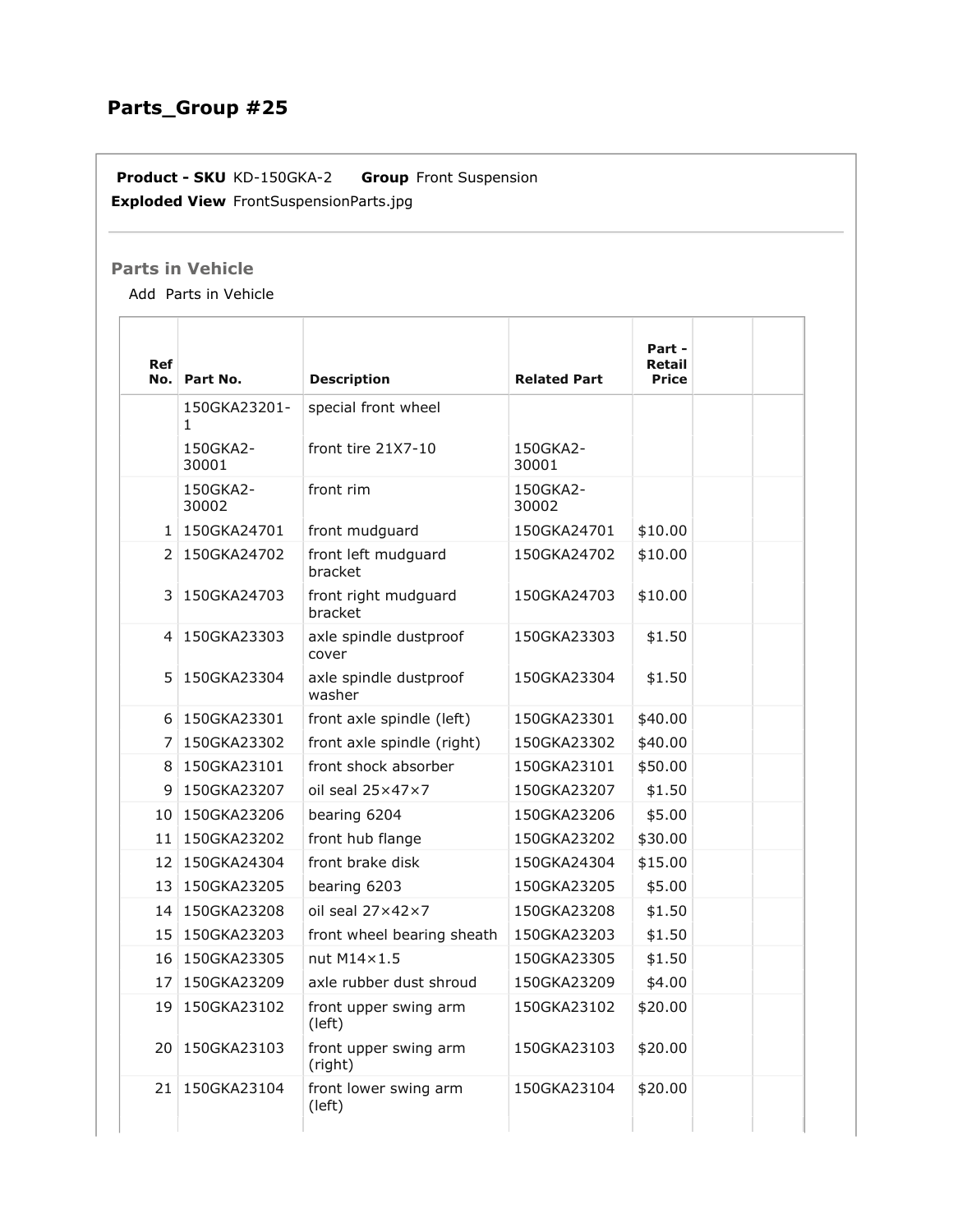| <b>Ref</b><br>No. | Part No.    | <b>Description</b>                    | <b>Related Part</b> | Part -<br>Retail<br><b>Price</b> |  |
|-------------------|-------------|---------------------------------------|---------------------|----------------------------------|--|
| 22                | 150GKA23105 | front lower swing arm<br>(right)      | 150GKA23105         | \$20.00                          |  |
| 23                | 150GKA23106 | front suspension axis pin             | 150GKA23106         | \$1.50                           |  |
| 24                | 150GKA23107 | front swing arm nylon<br>cover        | 150GKA23107         | \$1.50                           |  |
| 25                | 150GKA23201 | front tire and steel rim<br>$21x7-10$ | 150GKA23201         | \$70.00                          |  |
|                   |             |                                       |                     |                                  |  |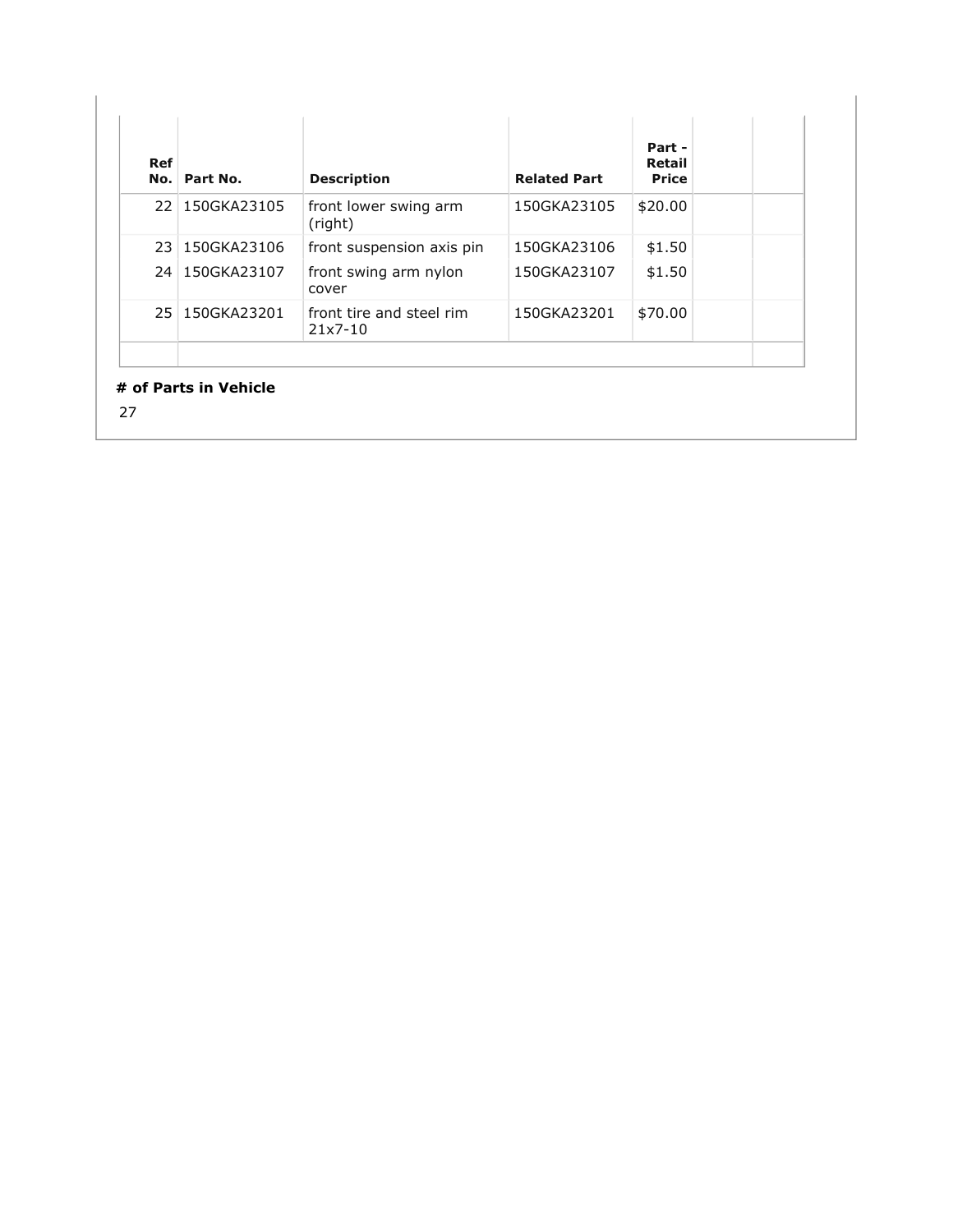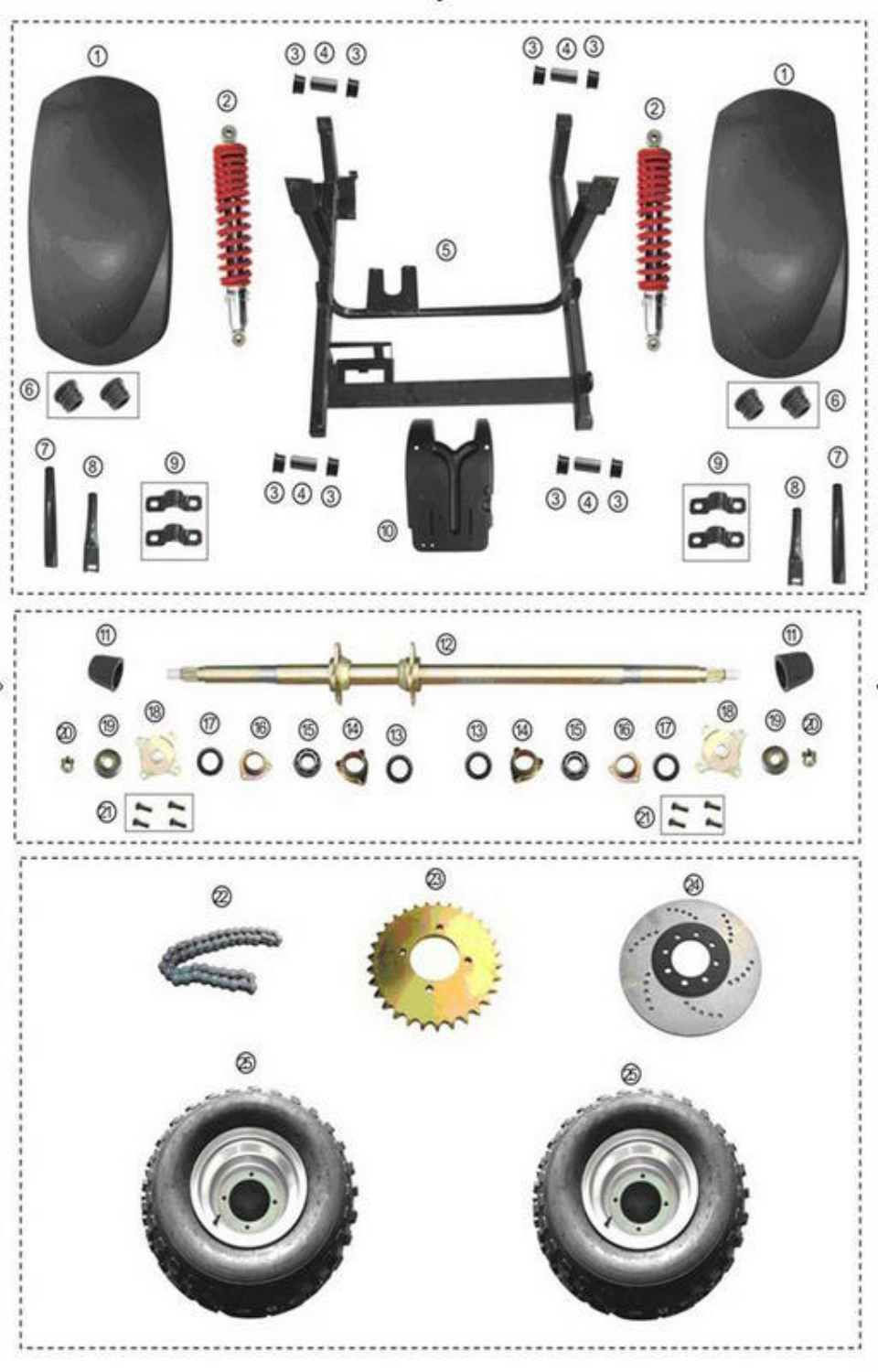## **Product - SKU**  KD-150GKA-2 **Group**  Rear Suspension

**Exploded View** RearSuspensionParts.jpg

### **Parts in Vehicle**

| <b>Ref</b><br>No. | Part No.          | <b>Description</b>                         | <b>Related Part</b> | Part -<br><b>Retail</b><br><b>Price</b> |  |
|-------------------|-------------------|--------------------------------------------|---------------------|-----------------------------------------|--|
|                   | 150GKA2-<br>40001 | rear tire                                  | 150GKA2-<br>40001   |                                         |  |
|                   | 150GKA2-<br>40002 | rear rim                                   | 150GKA2-<br>40002   |                                         |  |
| $\mathbf{1}$      | 150GKA24704       | rear mudguard                              | 150GKA24704         | \$10.00                                 |  |
|                   | 2 150GKA23401     | rear shock absorber                        | 150GKA23401         | \$50.00                                 |  |
| 3                 | 150GKA23403       | rear suspension lining                     | 150GKA23403         | \$1.50                                  |  |
|                   | 4 150GKA23404     | rear suspension axis pin                   | 150GKA23404         | \$2.00                                  |  |
| 5                 | 150GKA23402       | rear suspension assembly                   | 150GKA23402         | \$90.00                                 |  |
| 6                 | 150GKA24708       | stopple rubber 21                          | 150GKA24708         | \$1.50                                  |  |
| 7                 | 150GKA24706       | rear mudguard installation<br>pipe (rear)  | 150GKA24706         | \$7.00                                  |  |
| 8                 | 150GKA24705       | rear mudguard installation<br>pipe (front) | 150GKA24705         | \$3.00                                  |  |
| 9                 | 150GKA24707       | rear mudguard thimble                      | 150GKA24707         | \$1.50                                  |  |
|                   | 10 150GKA23410    | chain cover                                | 150GKA23410         | \$10.00                                 |  |
|                   | 12 150GKA23601    | rear axle                                  | 150GKA23601         | \$90.00                                 |  |
| 13                | 150GKA23409       | oil seal 34?0?                             | 150GKA23409         | \$1.50                                  |  |
|                   | 14   150GKA23405  | rear bearing block                         | 150GKA23405         | \$10.00                                 |  |
|                   | 15 150GKA23407    | bearing 6206                               | 150GKA23407         | \$5.00                                  |  |
|                   | 16 150GKA23406    | rear bearing cover                         | 150GKA23406         | \$4.00                                  |  |
| 17                | 150GKA23408       | oil seal 30?2?                             | 150GKA23408         | \$1.50                                  |  |
| 18                | 150GKA23502       | rear hub flange                            | 150GKA23502         | \$30.00                                 |  |
| 19                | 150GKA23504       | rear axle washer                           | 150GKA23504         | \$2.00                                  |  |
| 20                | 150GKA23604       | nut M16x.5                                 | 150GKA23604         | \$1.50                                  |  |
| 21                | 150GKA23503       | hub flange bolt                            | 150GKA23503         | \$3.00                                  |  |
|                   | 22 150GKA23603    | chain 530                                  | 150GKA23603         | \$15.00                                 |  |
| 23                | 150GKA23602       | rear axle sprocket wheel                   | 150GKA23602         | \$20.00                                 |  |
| 24                | 150GKA24305       | rear brake disk                            | 150GKA24305         | \$20.00                                 |  |
| 25                | 150GKA23501       | rear tire and steel rim                    | 150GKA23501         | \$100.00                                |  |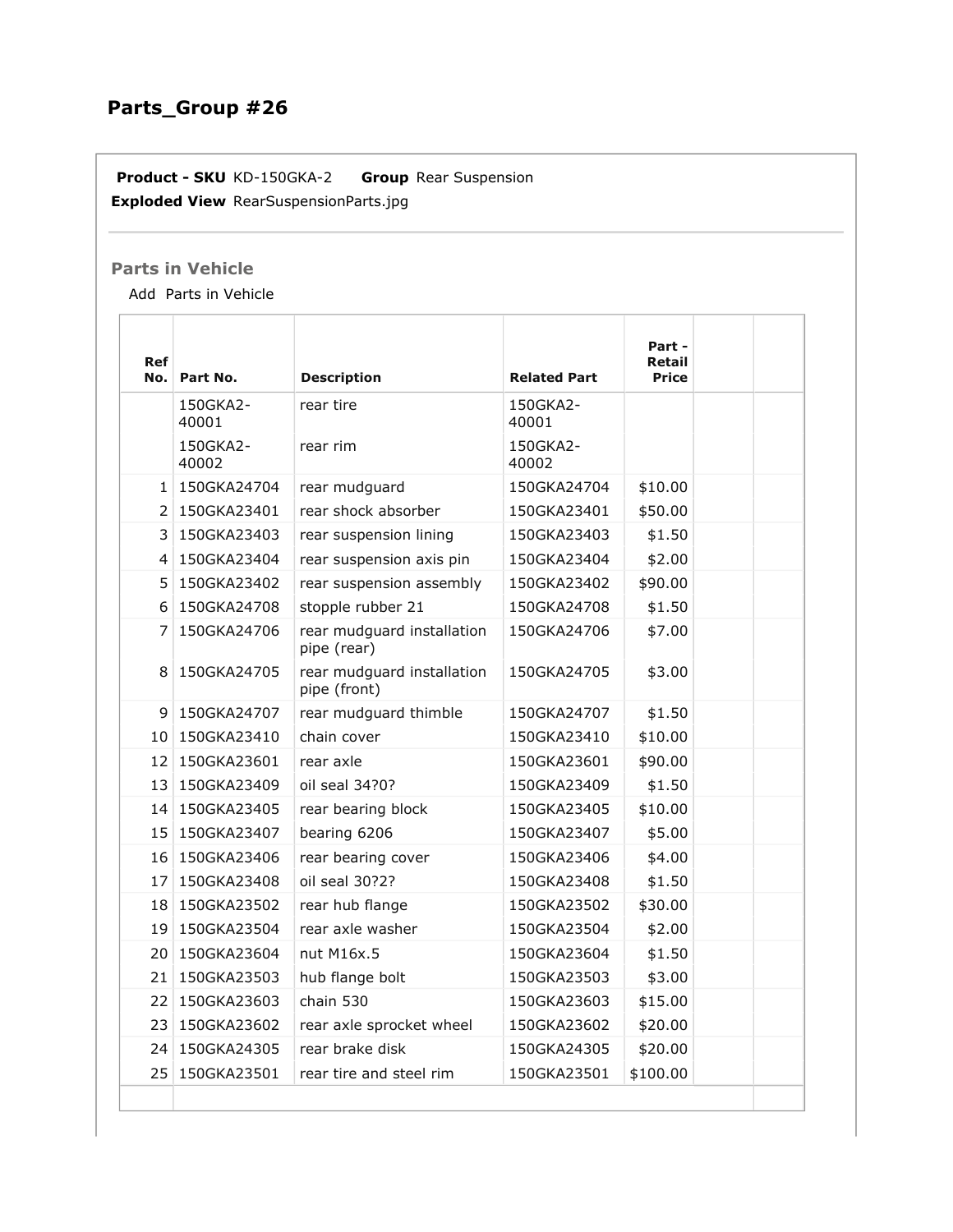# **# of Parts in Vehicle**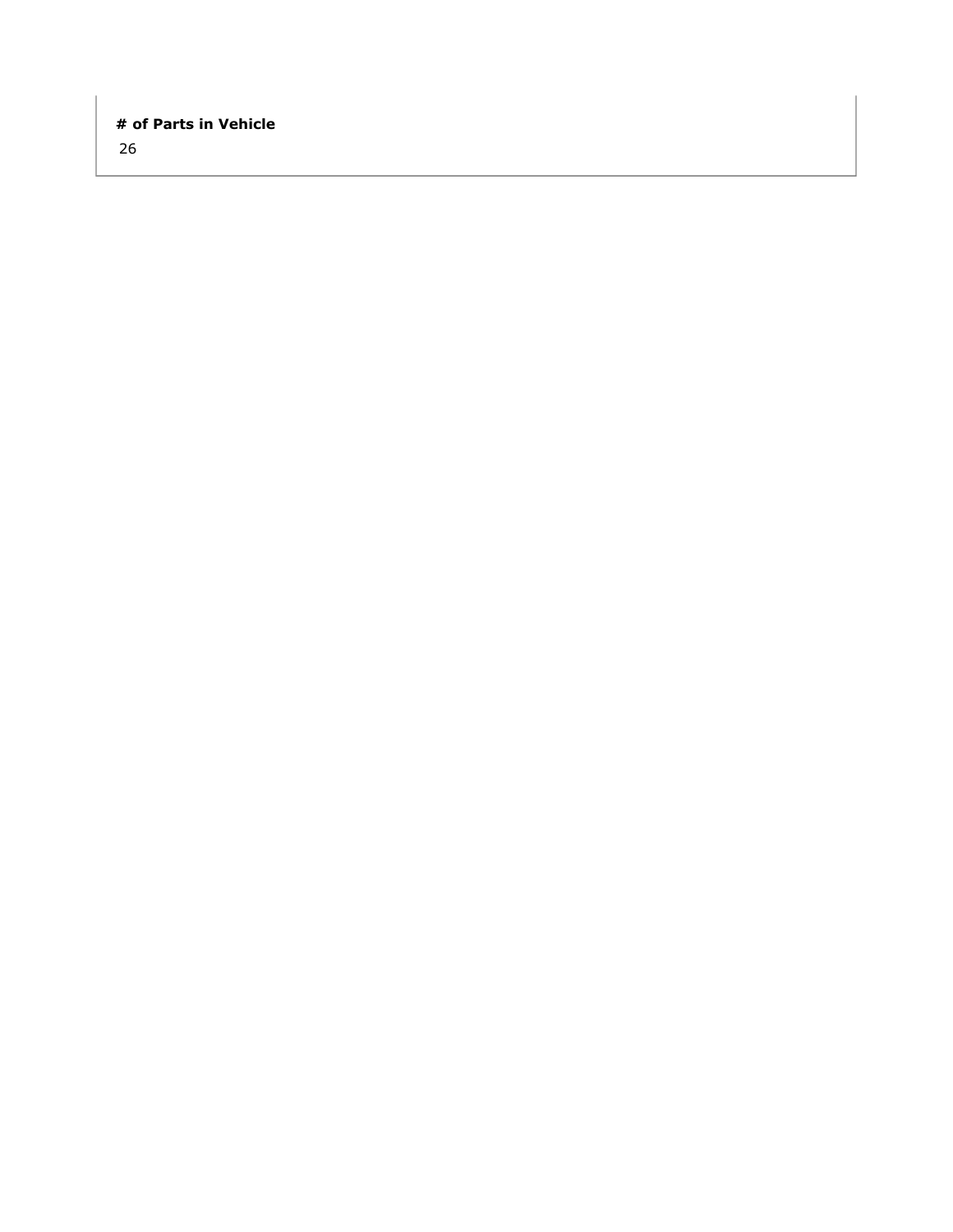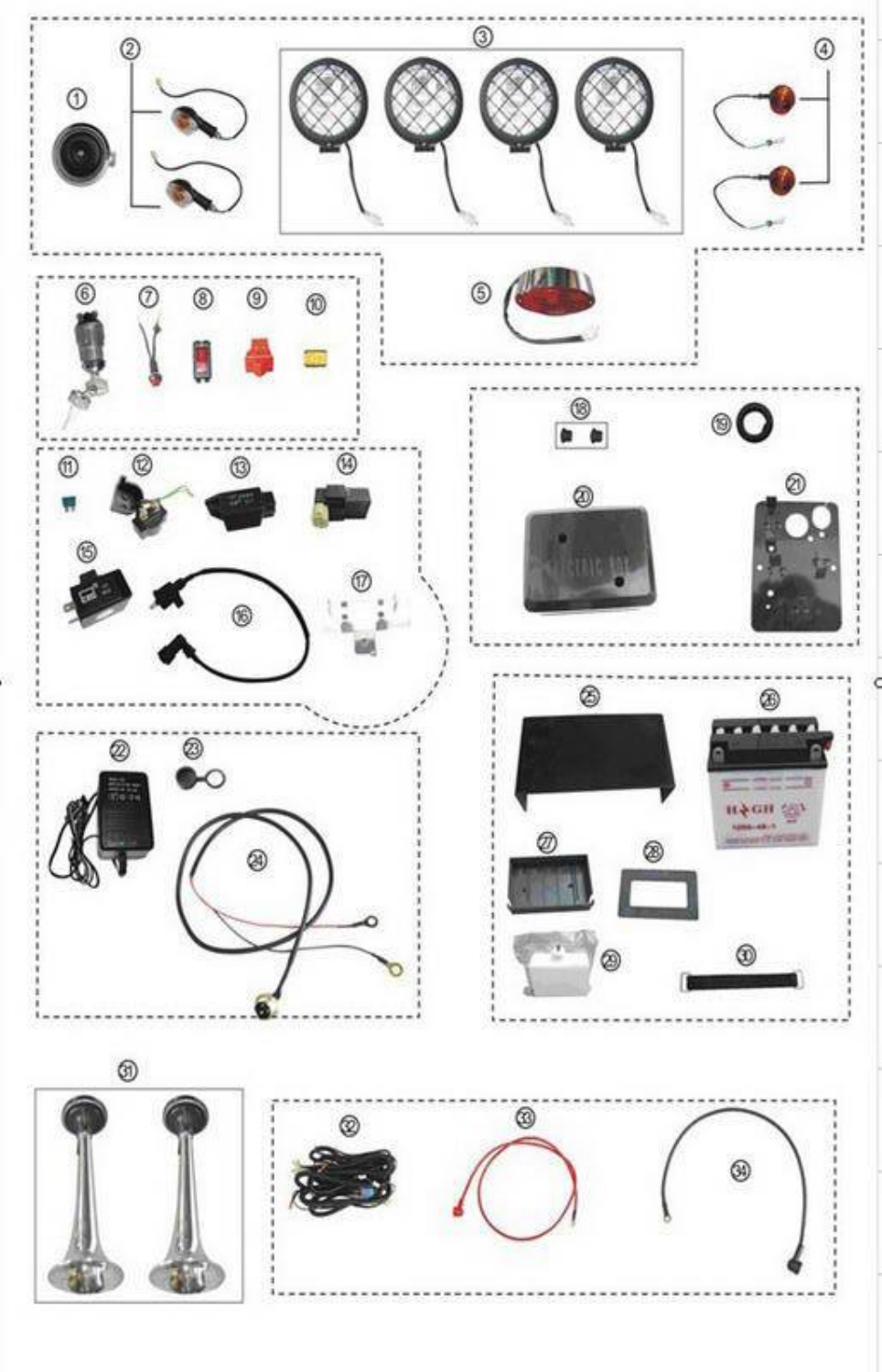## **Product - SKU**  KD-150GKA-2 **Group**  Electric **Exploded View**  ElectricalParts.jpg

#### **Parts in Vehicle**

| <b>Ref</b><br>No. | Part No.          | <b>Description</b>                 | <b>Related Part</b> | Part -<br>Retail<br><b>Price</b> |  |
|-------------------|-------------------|------------------------------------|---------------------|----------------------------------|--|
|                   | 150GKA24807a      | fog light with grill               | 150GKA24807a        | \$35.00                          |  |
|                   | 150GKA2-<br>50006 | hazard warning signal<br>switch    | 150GKD2-50006       | \$10.00                          |  |
|                   | 150GKA2-<br>50014 | headlight dimmer switch            | 250FW4815           | \$7.00                           |  |
|                   | 150GKA2-<br>51003 | reflector                          | 90GKG2-51003        | \$7.00                           |  |
| 1                 | 150GKA24811       | horn                               | 150GKA24811         | \$10.00                          |  |
| 2                 | 150GKA24808       | front turning signal light         | 1000GKA2-112        | \$10.00                          |  |
| 3                 | 150GKA24807       | headlight                          | 150GKA24807         | \$30.00                          |  |
| 4                 | 150GKA24809       | rear turning signal light          | 1000GKA2-112        | \$10.00                          |  |
| 5                 | 150GKA24810       | brake light                        | 150GKA24810         | \$15.00                          |  |
| 6                 | 150GKA24813       | ignition switch                    | 150GKA24813         | \$20.00                          |  |
| 7                 | 150GKA24814       | kill switch                        | 150GKA24814         | \$7.00                           |  |
| 8                 | 150GKA24816       | headlight switch (dip<br>switch)   | 150GKA24816         | \$7.00                           |  |
| 9                 | 150GKA24815       | turning signal switch              | 150GKA24815         | \$5.00                           |  |
| 10 <sup>1</sup>   | 150GKA24817       | horn button                        | 150FS4815           | \$7.00                           |  |
| 11                | 150GKA24818       | fuse                               | 150GKA24818         | \$1.50                           |  |
| 12                | 150GKA24819       | starter relay (selenoid)           | 150GKA24819         | \$40.00                          |  |
| 13 <sup>1</sup>   | 150GKA24820       | silicon rectifier                  | 150GKA24820         | \$40.00                          |  |
| 14 <sup>1</sup>   | 150GKA24821       | CDI ignition unit                  | 150GKA24821         | \$30.00                          |  |
| 15 <sup>1</sup>   | 150GKA24823       | flasher relay unit                 | MC-95-250-05-<br>27 | \$15.00                          |  |
| 16 <sup>1</sup>   | 150GKA24822       | ignition coil                      | 150GKA24822         | \$15.00                          |  |
| 17                | 150GKA24824       | resistor                           | 150GKA24824         | \$2.00                           |  |
| 18                | 150GKA24831       | stopple rubber 12                  | 150GKA24831         | \$1.50                           |  |
| 19                | 150GKA24830       | electrical component box<br>washer | 150GKA24830         | \$2.00                           |  |
| 20 <sub>1</sub>   | 150GKA24829       | electrical component box<br>cover  | 150GKA24829         | \$10.00                          |  |
| 21                | 150GKA24828       | electrical component box<br>panel  | 150GKA24828         | \$7.00                           |  |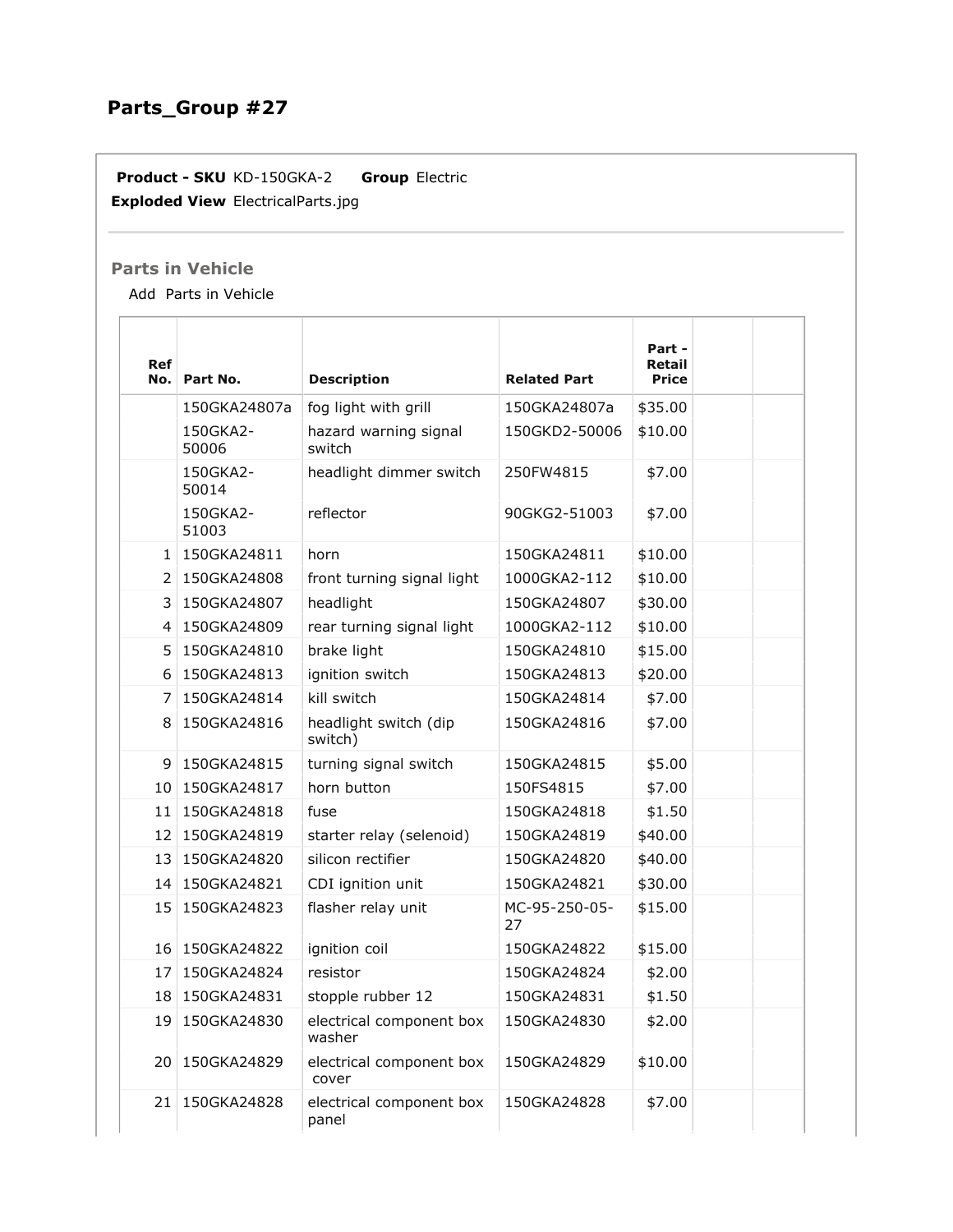| Ref<br>No. | Part No.       | <b>Description</b>     | <b>Related Part</b> | Part -<br><b>Retail</b><br><b>Price</b> |  |
|------------|----------------|------------------------|---------------------|-----------------------------------------|--|
|            | 22 150GKA24825 | charger                | 150GKA24825         | \$15.00                                 |  |
|            | 23 150GKA24827 | charger plug cover     | 150GKA24827         | \$1.00                                  |  |
|            | 24 150GKA24826 | charger plug           | 150GKA24826         | \$5.00                                  |  |
|            | 25 150GKA24834 | dashboard panel        | 150GKA24834         | \$25.00                                 |  |
|            | 26 150GKA24801 | battery 12V/9Ah        | 150GKA24801         | \$50.00                                 |  |
| 27         | 150GKA24802    | battery cap            | 150GKA24802         | \$4.00                                  |  |
|            | 28 150GKA24803 | battery rubber block   | 150GKA24803         | \$1.50                                  |  |
| 29         | 150GKA24805    | electrolyte            | 150GKA24805         | \$5.00                                  |  |
|            | 30 150GKA24804 | battery belt           | 150GKA24804         | \$1.50                                  |  |
| 31         | 150GKA24812    | decorate horn          | 150GKA24812         | \$10.00                                 |  |
|            | 32 150GKA24806 | harness assembly       | 150GKA24806         | \$50.00                                 |  |
|            | 33 150GKA24833 | starter positive cable | 150GKA24833         | \$3.00                                  |  |
|            | 34 150GKA24832 | starter negative cable | 150GKA24832         | \$3.00                                  |  |

## **# of Parts in Vehicle**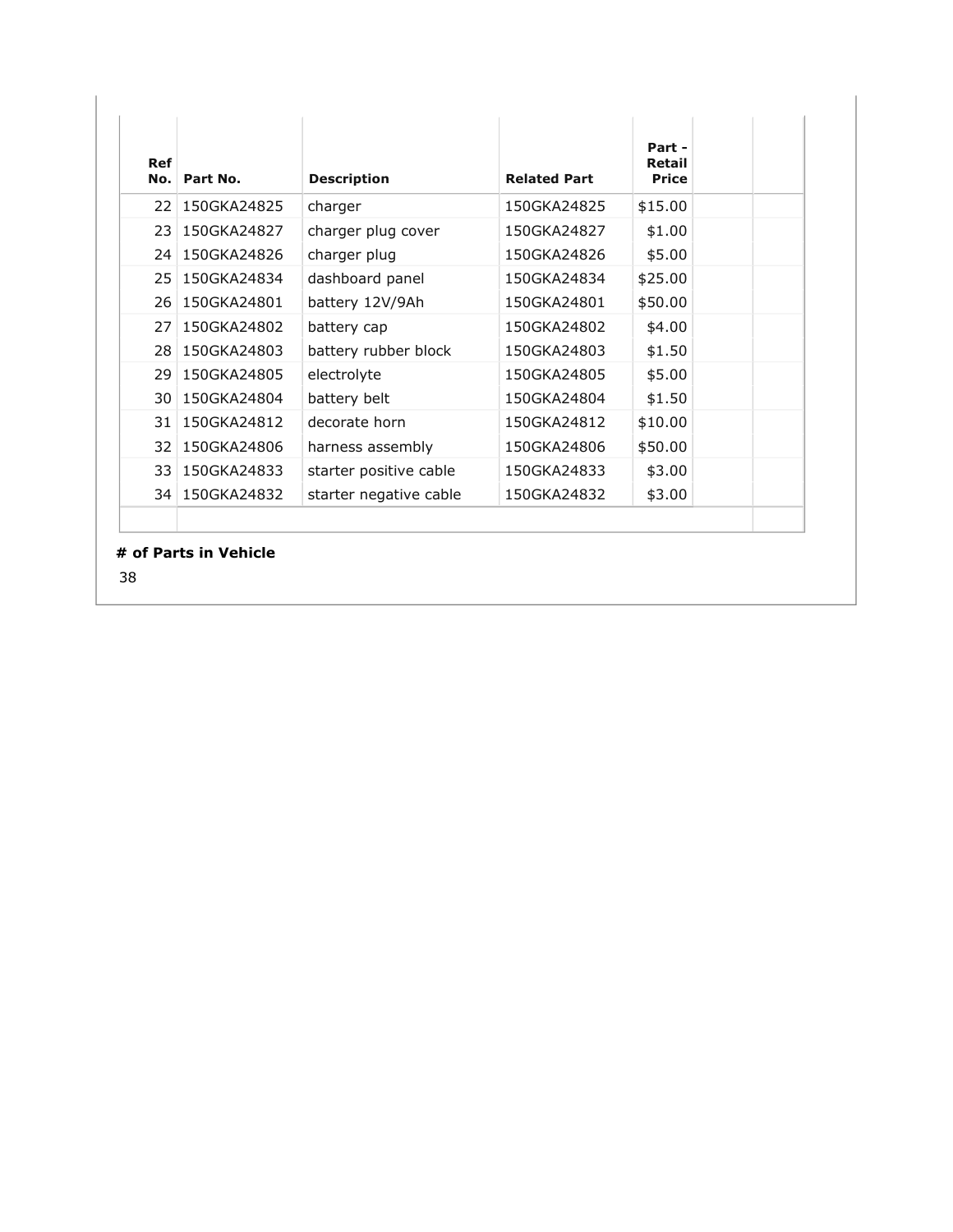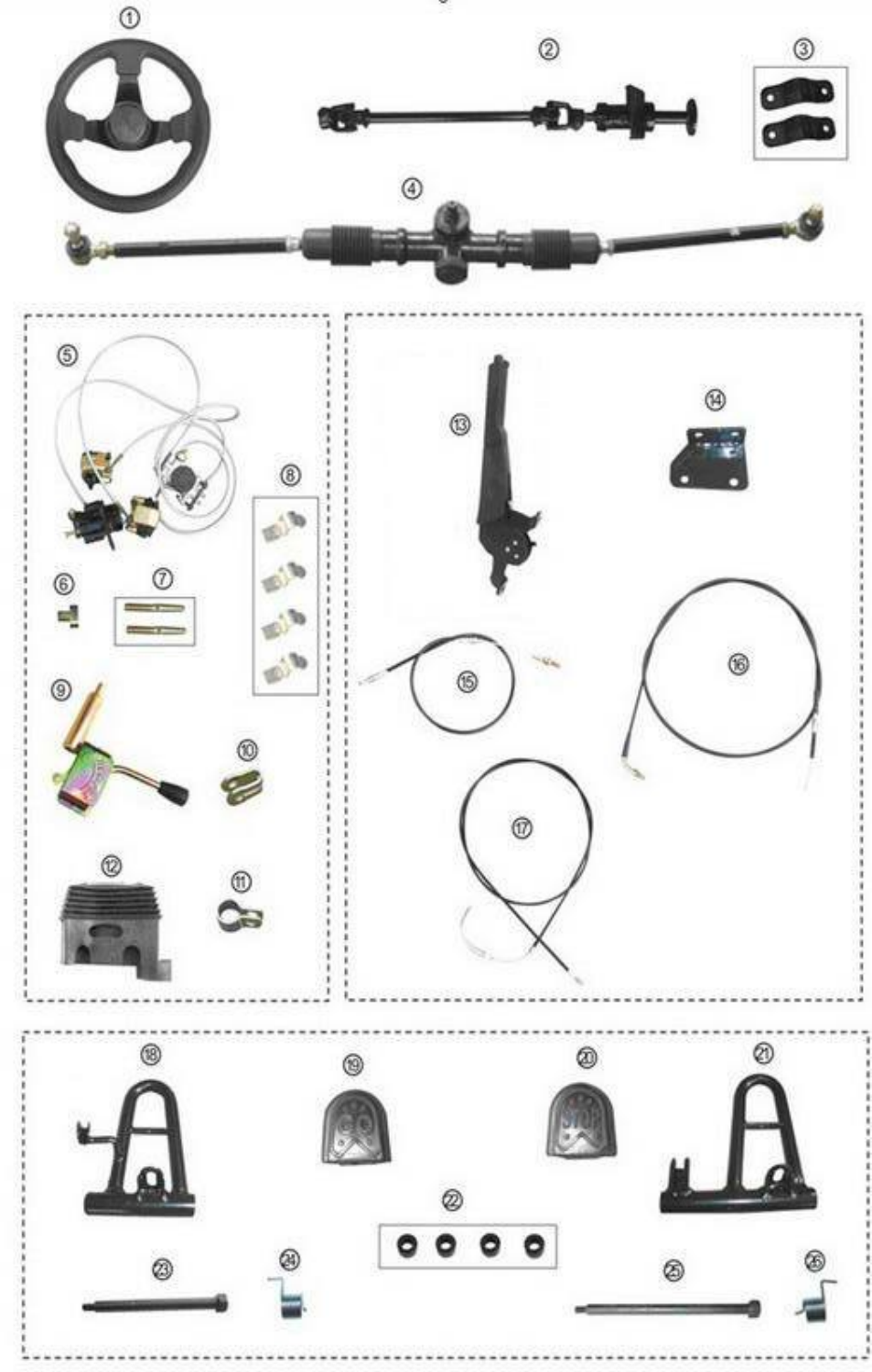## **Product - SKU**  KD-150GKA-2 **Group**  Steering and Brake

**Exploded View**  SteeringAndBrakeParts.jpg

### **Parts in Vehicle**

| <b>Ref</b><br>No. | Part No.          | <b>Description</b>                    | <b>Related Part</b> | Part -<br><b>Retail</b><br><b>Price</b> |  |
|-------------------|-------------------|---------------------------------------|---------------------|-----------------------------------------|--|
|                   | 150GKA-60001      | Brake pads                            | 150GKA-60001        | \$10.00                                 |  |
|                   | 150GKA2-<br>60001 | tie rod end                           | 150GKA2-<br>60001   | \$15.00                                 |  |
| 1                 | 150GKA24001       | steering wheel                        | 150GKA24001         | \$40.00                                 |  |
| 2                 | 150GKA24002       | steering shaft                        | 150GKA24002         | \$50.00                                 |  |
| 3                 | 150GKA24004       | redirector thimble                    | 150GKA24004         | \$2.00                                  |  |
| 4                 | 150GKA24003       | steering box                          | 150GKA24003         | \$70.00                                 |  |
| 5                 | 150GKA24301       | hydraulic pressure brake<br>assembly  | 150GKA24301         | \$150.00                                |  |
| 6                 | 150GKA24302       | brake master cylinder<br><b>block</b> | 150GKA24302         | \$5.00                                  |  |
| 7                 | 150GKA24303       | brake master cylinder<br>handspike    | 150GKA24303         | \$3.00                                  |  |
| 8                 | 150GKA24313       | brake oil pipe thimble                | 150GKA24313         | \$1.50                                  |  |
| 9                 | 150GKA23901       | reverse lever assembly                | 150GKA23901         | \$30.00                                 |  |
| 10                | 150GKA23904       | reverse cable U-piece                 | 150GKA23904         | \$2.00                                  |  |
| 11                | 150GKA23903       | reverse lever limiting<br>hoop        | 150GKA23903         | \$1.50                                  |  |
| 12                | 150GKA23902       | reverse lever boot                    | 150GKA23902         | \$7.00                                  |  |
| 13                | 150GKA24311       | parking brake assembly                | 150GKA24311         | \$20.00                                 |  |
| 14                | 150GKA23908       | reverse lever bracket                 | 150GKA23908         | \$7.00                                  |  |
| 15                | 150GKA24312       | parking brake cable                   | 150GKA24312         | \$10.00                                 |  |
| 16                | 150GKA22006       | throttle control cable                | 150GKA22006         | \$16.50                                 |  |
| 17                | 150GKA23909       | reverse cable                         | 150GKA23909         | \$20.00                                 |  |
| 18                | 150GKA22001       | accelerator pedal<br>assembly         | 150GKA22001         | \$22.00                                 |  |
| 19 <sup>1</sup>   | 150GKA22002       | accelerator pedal rubber<br>cover     | 150GKA22002         | \$3.50                                  |  |
| 20                | 150GKA24307       | brake pedal rubber cover              | 150GKA24307         | \$3.00                                  |  |
| 21                | 150GKA24306       | brake pedal                           | 150GKA24306         | \$20.00                                 |  |
| 22                | 150GKA22005       | pedal lining                          | 150GKA22005         | \$1.50                                  |  |
| 23                | 150GKA22004       | accelerator pedal fixing<br>shaft     | 150GKA22004         | \$5.00                                  |  |